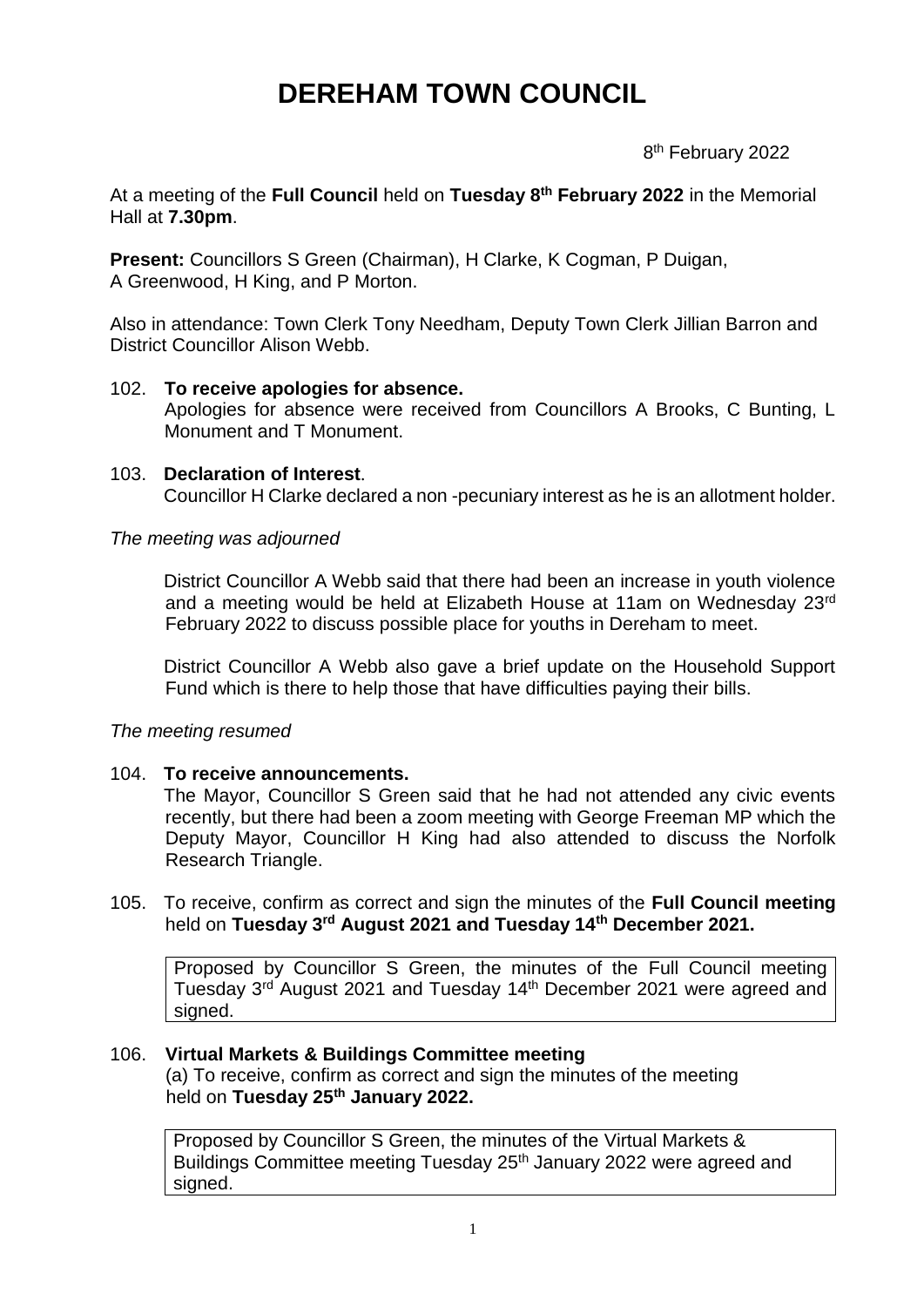(b) To receive a report from the Chairman, discuss any matters arising therefrom.

The following recommendation was agreed and approved by the Council:

# **To consider a request to trade in Dereham Market Place on a non-market day.**

It was agreed that the request to trade in Dereham Market Place on a non-market day be granted for a trial period of three months when it would then be reviewed by the committee. The agreement would include caveats with regards to possible anti-social behaviour and the clearance of any litter arising from the trade so that the trial could be ended if a nuisance was being caused.

# **To consider opening up the scheme for young market traders to those of all ages, with the following stipulations:**

It was agreed that the scheme for young market traders be mirrored with an additional scheme for over 25s. The scheme would now consist of:

- For new traders there will be 3 x 18–25-year-olds and 3 x over 25-yearolds.
- Rent free pitch for 3 x months
- Dereham residents prioritised
- Not to be in competition with any existing stalls
- Subject to available space.

# **To review Memorial Hall charges.**

It was agreed that the charging structure be simplified with Bronze, Silver, Gold and Platinum packages to be implemented along with a simple hourly rate, with the meeting room based on the cheaper midweek prices from the current scheme. The revised scheme with amendments from the committee would be brought back to the next Full Council meeting.

The aim of the scheme is to simplify the process, regular hirers should not be paying more than they were previously paying. The Committee recommended that officers had delegated authority to make minor adjustments to the scheme if it was found that a hirer was having to pay more under the new scheme than the old scheme.

## 107. **Virtual Social & Welfare Committee meeting**

(a) To receive, confirm as correct and sign the minutes of the meeting held on **Tuesday 25th January 2022.**

Proposed by Councillor H King, the minutes of the Virtual Social & Welfare Committee meeting Tuesday 25th January 2022 were agreed and signed.

(b) To receive a report from the Chairman, discuss any matters arising therefrom.

The following recommendation was agreed and approved by the Council: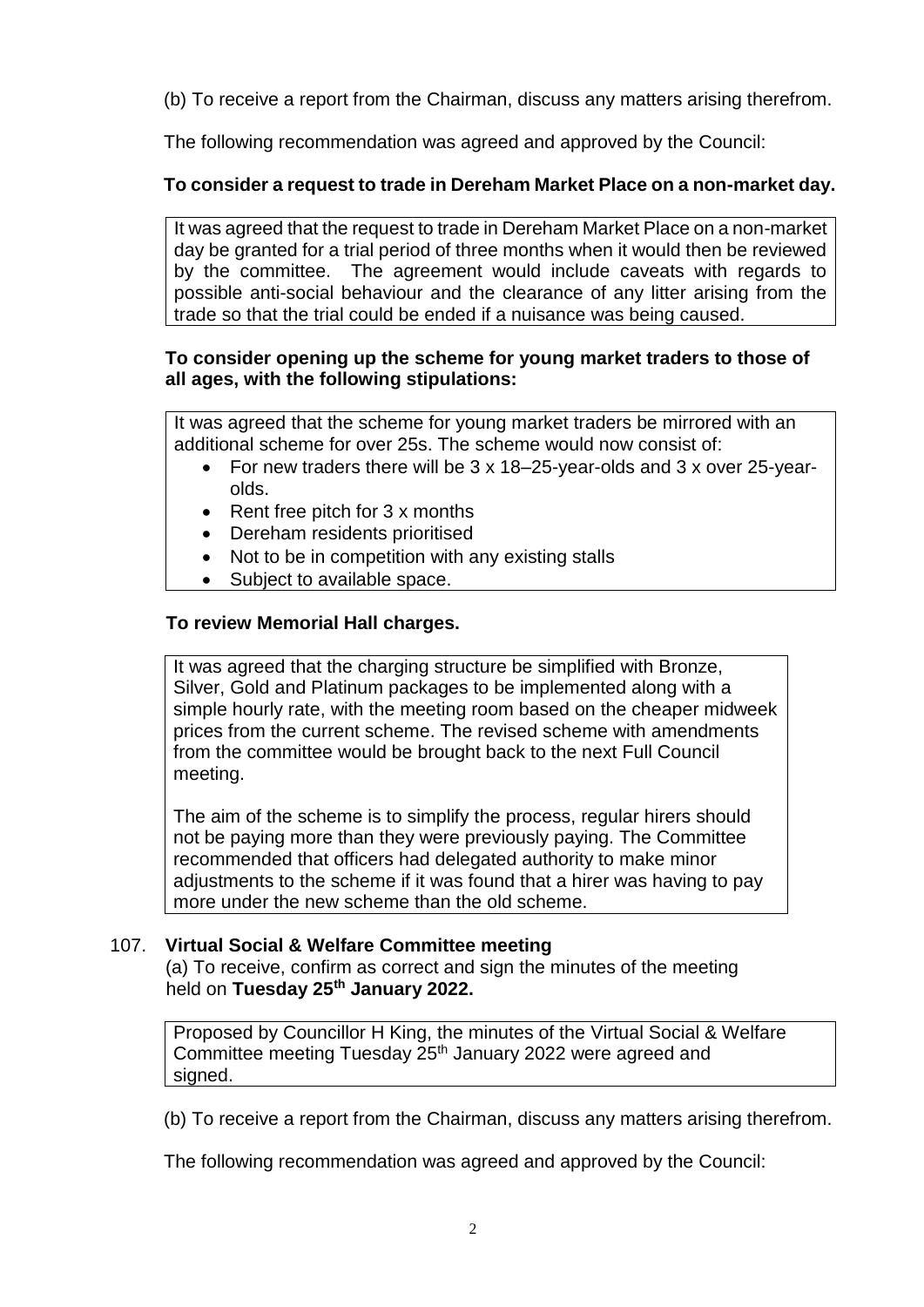## **To discuss Commemorative Citizens award for the Queen's Platinum Jubilee.**

It was agreed that the Town Council purchase 30 medals for the Jubilee citizens award, which would be specially minted at a cost of approximately £600.

It was agreed that there should not be a specific criteria for the Citizens award, each submission would be judged on the impact that the person volunteering has had on the community and environment.

## **To consider a policy for only approved stonemason to erect memorials in Dereham cemeteries.**

It was agreed that the Town Council have a policy that only approved stonemasons erect memorials in Dereham cemeteries.

It was agreed that to be an approved stonemason for Dereham Town Council the stonemason would be required to have a professional qualification or membership of a professional body and who agree to abide by the Town Council rules and that all memorials comply with the current British Standard.

## 108. **To receive and adopt the list of accounts paid, the Financial Statement and list of accounts to be paid 11th January 2022 and February 8th 2022.**

Proposed by Councillor S Green, the list of accounts paid, the Financial Statements and list of accounts to be paid were agreed.

## 109. **To request update from County Councillors on outstanding footpath issues. (Cllr P Morton)**

Councillor P Morton asked County Councillor P Duigan if there had been any progress on the outstanding footpath issues. Councillor P Duigan said that he was hoping to arrange a zoom meeting in the next month with Frances Salway from Norfolk County Council and open the meeting up to other Councillors and the Footpath Warden, Ken Hawkins to discuss the outstanding footpath issues.

Councillor P Duigan was also asked if there were any updates on what was going to happen to the Children's Centre on London Road, he had no further updates.

#### 110. **To discuss Queen Mothers Garden project (Cllr H Clarke)**

Councillors were asked for their reasoning as to why Dereham Town Council should contribute to the refurbishment of the Queen Mothers Garden project

Councillor P Duigan said that the Queen Mothers Garden was an important space in Dereham and that working with Breckland Council would give confidence to the public. If left the space would become fallow, so the Town Council should support Breckland Council.

Councillor A Greenwood said that if the Town Council didn't invest then the Queen Mothers Garden would deteriorate. People see this space as an asset but it needs to be made more people friendly.